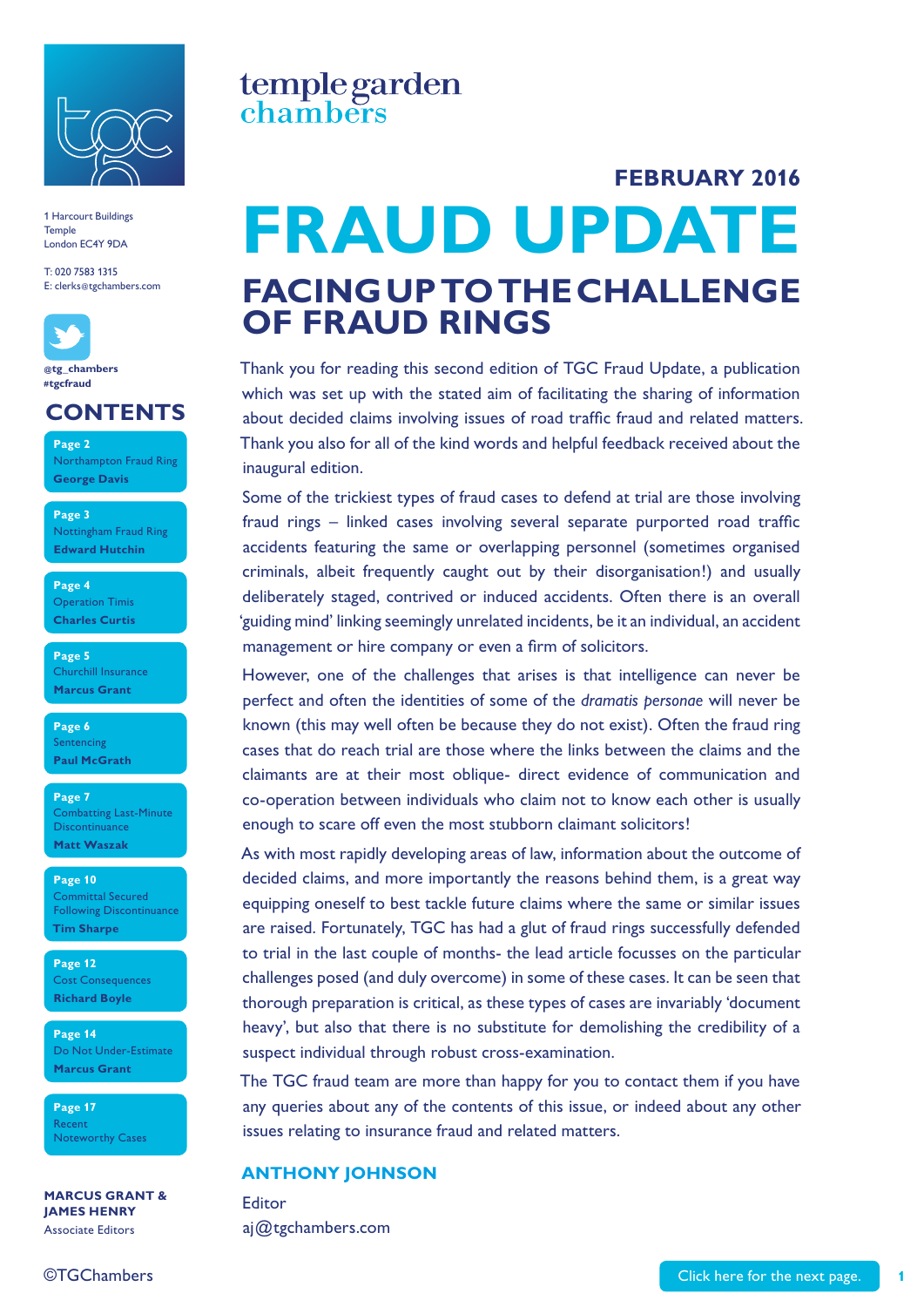

T: 020 7583 1315 E: clerks@tgchambers.com



## **RECENT FRAUD RING SUCCESSES:** *OVERCOMING THE CHALLENGES Northampton Fraud Ring*

#### **George Davies**

I was recently instructed to act for Aviva and its two defendant policyholders (instructed by Ian Toft of Messrs Keoghs) in a 4-day trial heard at Northampton County Court in November 2015. The two claimant drivers were seeking damages for personal injury and consequential losses (including credit hire charges) arising out of two seemingly unrelated road traffic accidents. The defendants' position was that the claims were fraudulent because they had been deliberately induced for the purpose of financial gain. Both claimant vehicles had multiple-occupancy but there were issues as to who had actually been driving each car and who was actually in each vehicle.

It was also contended that both claims were part of a wider pattern of nine other induced collisions sharing a similar modus operandi and the use of the same companies. One of those other related collisions was the underlying subject matter of *MRH Solicitors v The County Court Sitting at Manchester* [2015] EWHC 1795 (Admin) in which the Administrative Court gave some helpful guidance as to how far a trial judge could go in expressing his concerns about parties involved in litigation but who had not been before the Court.

Because of the links between the two index claims and the nine other collisions, the defendants had ensured that these two remaining claims were heard consecutively before the same trial Judge (Mrs. Justice Patterson – who happened to be on circuit in Nottingham). Happily for the defendants, the first claimant and his alleged passengers were not at all credible. Indeed, a judicial eyebrow had been raised after the first claimant's father proclaimed that although he had not seen the defendant driver he couldn't have been female because 'women can't drive fast'! Because of the first claimant and his passengers' disastrous performance in the witness box, both claimants decided to discontinue their actions after evidence was heard only in the first claim. Consequently none of the claims in the ring ever succeeded and they were all either defeated at trial or repudiated without challenge.

These cases are a reminder that despite the raft of similar fact evidence linking the various claims, it is important not to lose sight of the fact that the testing of a claimant's credibility is still key to the successful defence of fraudulent claims.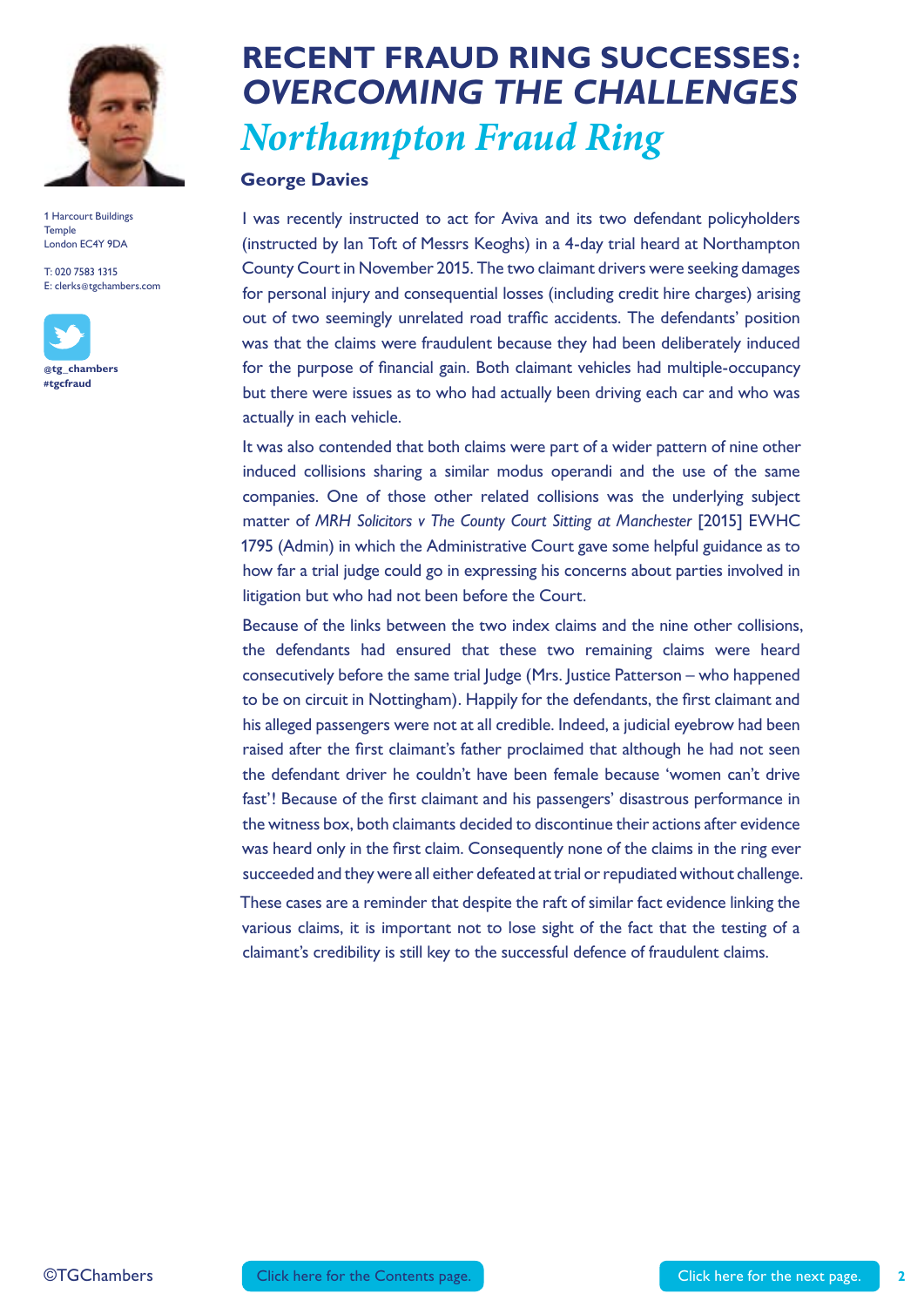

T: 020 7583 1315 E: clerks@tgchambers.com



*Nottingham Fraud Ring* 

#### **Edward Hutchin**

I recently represented the successful Defendant insurers in a high profile fraud ring case in which I was instructed jointly by Keoghs, Clyde & Co, DWF, and DAC Beachcroft. After around fifteen claims were identified with strikingly similar features, the cases were case managed together as an alleged fraud ring. At trial, five claims remained, each with multiple Claimants, which were ordered to be heard together over ten days before the presiding civil judge in Nottingham, HHJ Godsmark QC *(Rafanvicius & ors. v. Motley & ors, 25.09.15)*.

After a 10-day trial involving the consideration of complex and detailed intelligence, engineering and medical evidence, the claims were rejected (save for one in which the damages were very substantially reduced), and the judge made a finding of fraud, holding that the claims formed part of a fraud ring involved in arranging false road traffic collision claims. Indemnity costs orders were subsequently made against the unsuccessful Claimant, and committal and enforcement proceedings are underway.

The case illustrates the importance of cooperation between insurers to combat fraud. Although the five claims were heard consecutively at trial, and the claims challenged on their own (lack of) merits, an order was also sought at case management stage for cross-disclosure by all Defendants of the full papers in all the claims presented. This enabled a common defence to be put forward, by pointing to a number of common and recurring features across all the claims which demonstrated a link between them, and so led to a strong inference that they were part of a fraudulent enterprise. In his judgment, the Judge held that *"there are just too many co-incidences, each compounded upon the other, for this to be innocent"*, which in turn led him to make an express finding of fraud.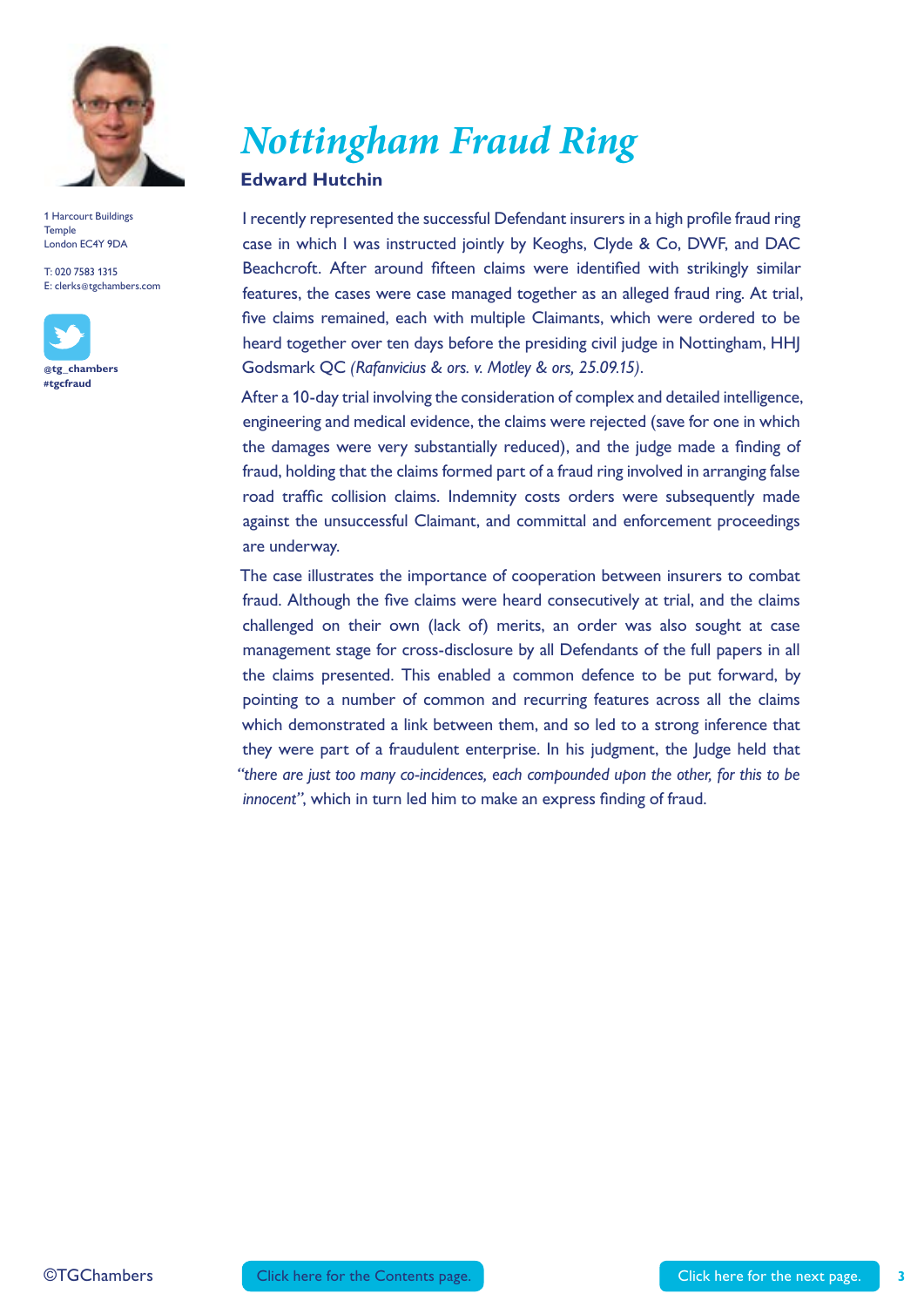

T: 020 7583 1315 E: clerks@tgchambers.com



*Operation Timis* 

#### **Charles Curtis**

I was instructed by Keoghs and a number of insurance companies to act on their behalf in defending a number of claims made against three policyholders. Links were uncovered between the three policyholders and Defences on all claims alleged fraud. Ultimately, two of the claims, made by Mrs. Jehangir and Mr. Maruf against Tesco Underwriting Limited and their insured, came before HHJ Mitchell in Central London County Court in October 2015. The Claimants contended that, whether or not Tesco's insured was a fraudster, they were the innocent victims of road traffic accidents.

During the course of the 3-day hearing the Claimants disclosed considerable additional evidence which had not been served earlier in the proceedings in order to bolster their claims. Notwithstanding this evidence, HHJ Mitchell dismissed the claims, concluding that there was a strong suspicion of fraud. The Judge was satisfied, on the evidence provided by Tesco's solicitor and an investigator, that Tesco's insured was a fraudster.

In respect of the claim by Mr. Maruf, the Judge noted that there was no direct evidence of fraud, but commented that that is the nature of the beast and that there is seldom direct evidence as to what is going on with staged accidents. He concluded that Mr. Maruf had failed to prove that there was any accident, let alone one at the time or place alleged.

In respect of Mrs. Jehangir, the Judge concluded, in particular, that the documents from the hire company appeared to be falsified, and he was again not satisfied that she had established that the accident had occurred. Both claims were dismissed with costs.

While the evidence as to Tesco's insured being a fraudster was strong, key to a successful defence of the claims was to undermine the credibility of the Claimants. This was achieved as a result of numerous inconsistencies in their evidence. As Operation Timis had started with sixteen linked collisions and considerable savings were made to the insurers concerned.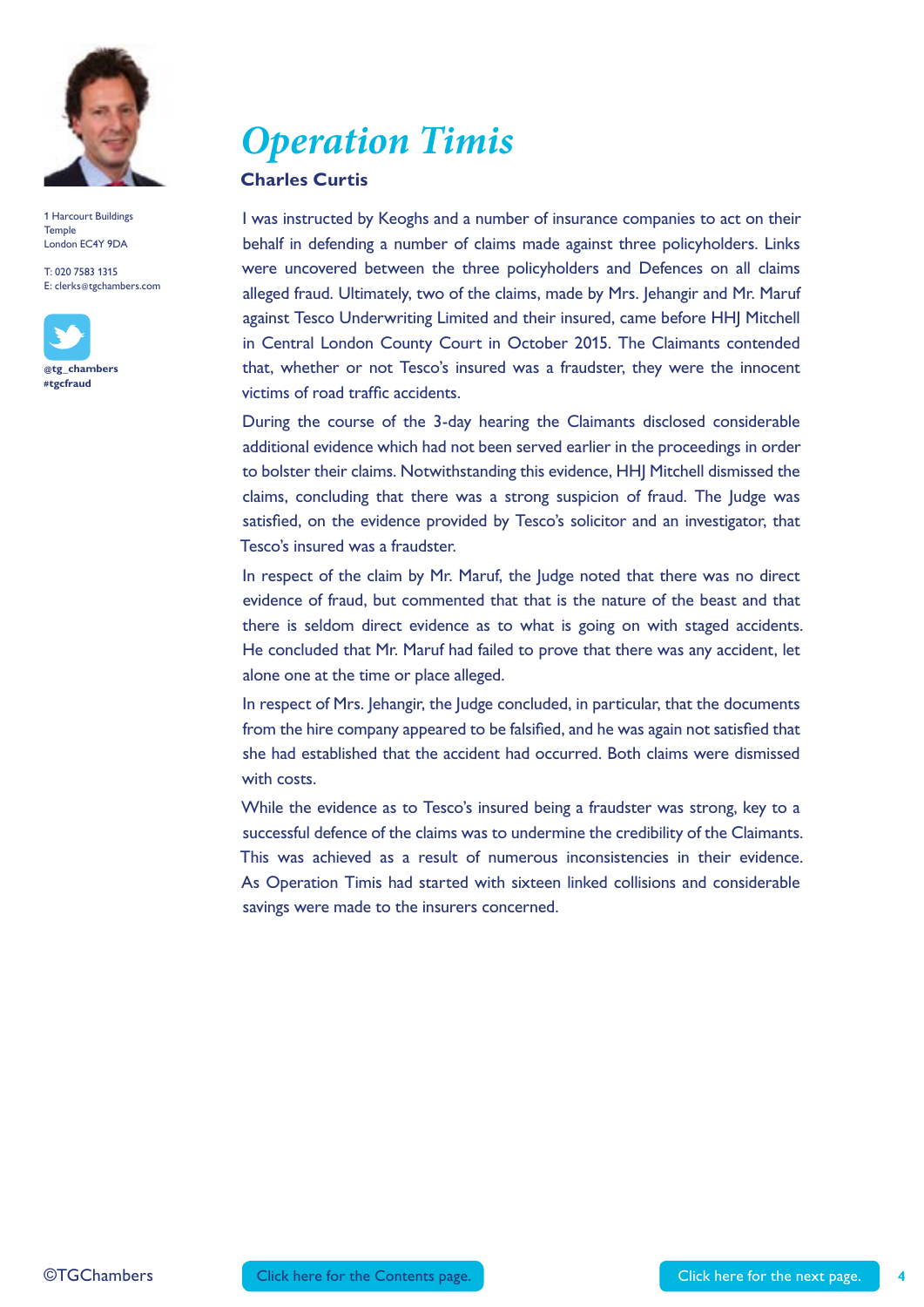

T: 020 7583 1315 E: clerks@tgchambers.com



*"If the quality of the evidence of fraud is good enough, it doesn't matter if the source of the evidence is not independent."*

#### **Marcus Grant**

I was instructed by Hamida Khatun of Keoghs to appear for Churchill Insurance in a committal action in the Queen's Bench Division in December 2015. The committal action concerned an alleged Contempt of Court in respect of signing statements of truth on documents in County Court proceedings that the Defendants knew to be untrue, in a way that was likely to interfere materially with the course of justice.

Ms. Dunn and her two passengers claimed that they sustained injuries in a road accident on the Wirral in April 2011. Churchill Insurance received a tip off that the alleged accident was a staged 'crash for cash scam' and that its insured, Mr. Reilly knew the occupants in the other vehicle. Churchill's case depended on the evidence of Mr. Reilly's ex-wife, Mrs. Reilly, who provided evidence of links between the passengers and of a conversation to which her husband was privy in which he was invited to participate in such a scam.

Her evidence was challenged as the fabrications of a scorned woman. One of the alleged conspirators in the fraud was a woman whom Mrs Riley discovered was having an affair with her husband. Shortly after the alleged accident she found out about the affair and threw him out of the house, and after a rancorous twelve months which included a violent assault on each other, Mr. and Mrs. Reilly divorced.

Not only was Mrs. Reilly able to give evidence that Mr. Reilly was privy to an invitation to participate in a staged accident a week or so before it occurred, but she was able to provide specific details of connections between him and the three alleged occupants in the other vehicle. It was the detail of those links that were too bizarre to have been the product of fabrication that resulted in Churchill pressing ahead with its committal application.

At the permission hearing to bring committal proceedings, the Court focused on the substance of the alleged links between the occupants in the respective vehicles and considered that there was a strong prima facie case that the action should proceed to trial. In the documentary preparation ahead of the trial, none of the Defendants addressed the substance of the alleged links. However, a flurry of late affidavits were produced on the first day of trial.

As the insurer suspected, the Defendants were unable properly in cross-examination to deal with the evidence of the links between them. The Court found that the Contempt was proven to the criminal standard of proof against all four Defendants. Each Defendant received a custodial sentence (the sentencing hearing was attended by Paul McGrath whose note follows).

The point to take out of the case is that it is always the substance of the evidence rather than the status or obvious credibility of the person attesting to its truthfulness that is the critical factor when assessing the strength of these cases.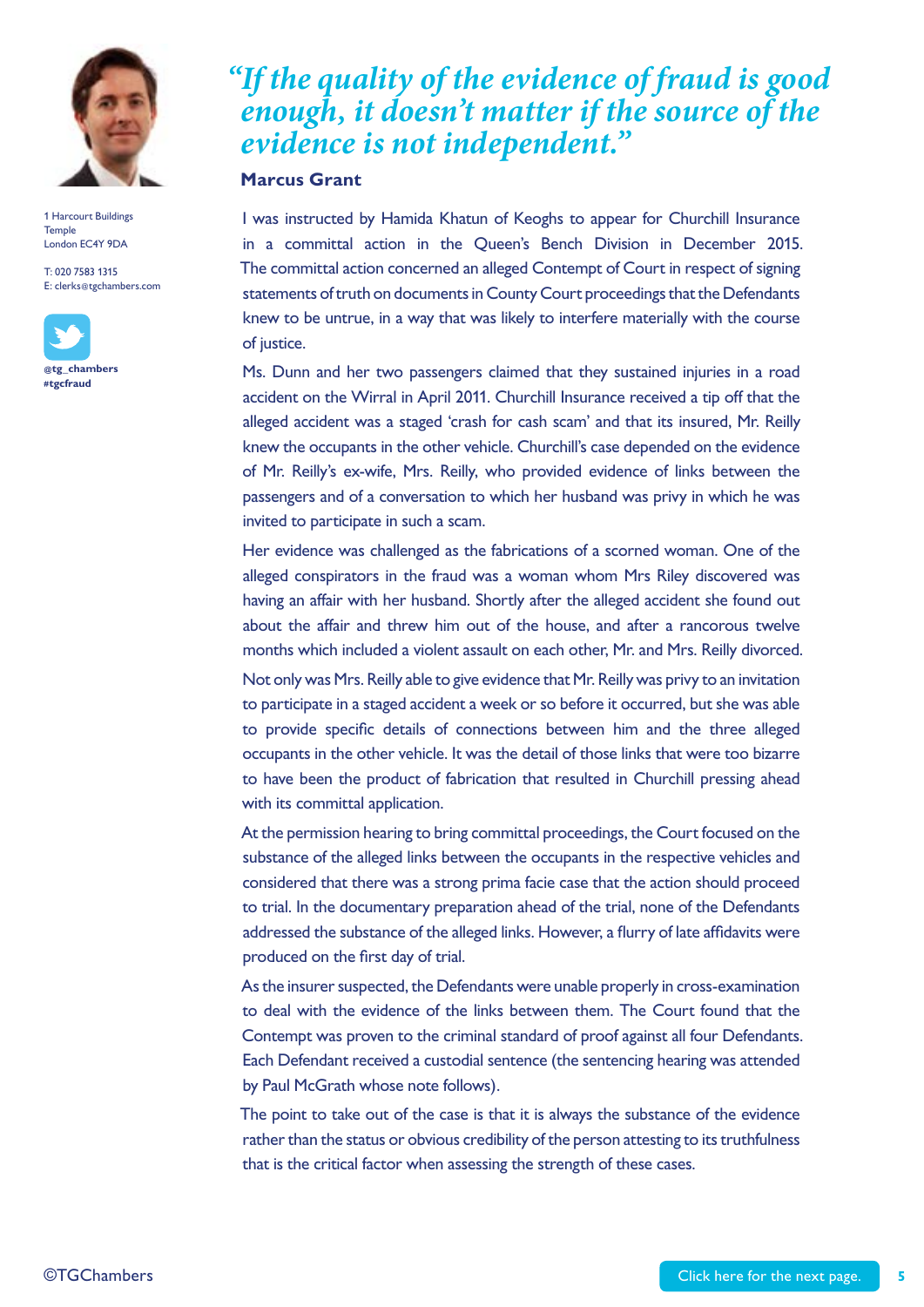

In a long and detailed judgment from His Honour Judge Wood QC (sitting as a High Court Judge), now reported on Lawtel, one can pick up on the Court's excoriating criticism of the referral system that existed in the accident claims industry, until such fees were abolished by the Jackson Reforms. Further details of this case may be found at:

http://www.insurancetimes.co.uk/four-jailed-after-elaborate-crash-forcash-investigation/1416844.article



## *Sentencing*

#### **Paul McGrath**

After making the findings of Contempt referred to above, HHJ Wood QC listed the matter for sentencing on 22 December 2015. The Judge determined that the protestations of innocence throughout the committal action, despite the overwhelming evidence against them, meant that there was no mitigation in relation to the Contempt. Further, notwithstanding childcare commitments and other items of mitigation relating to third parties (which went towards reducing the sentence), the Judge nevertheless concluded that the offence was so serious that nothing other than immediate prison sentences were appropriate. He sentenced the First Defendant to four months' imprisonment, the Second Defendant to six months, the Third Defendant to six months and the Fourth Defendant to eight months in prison.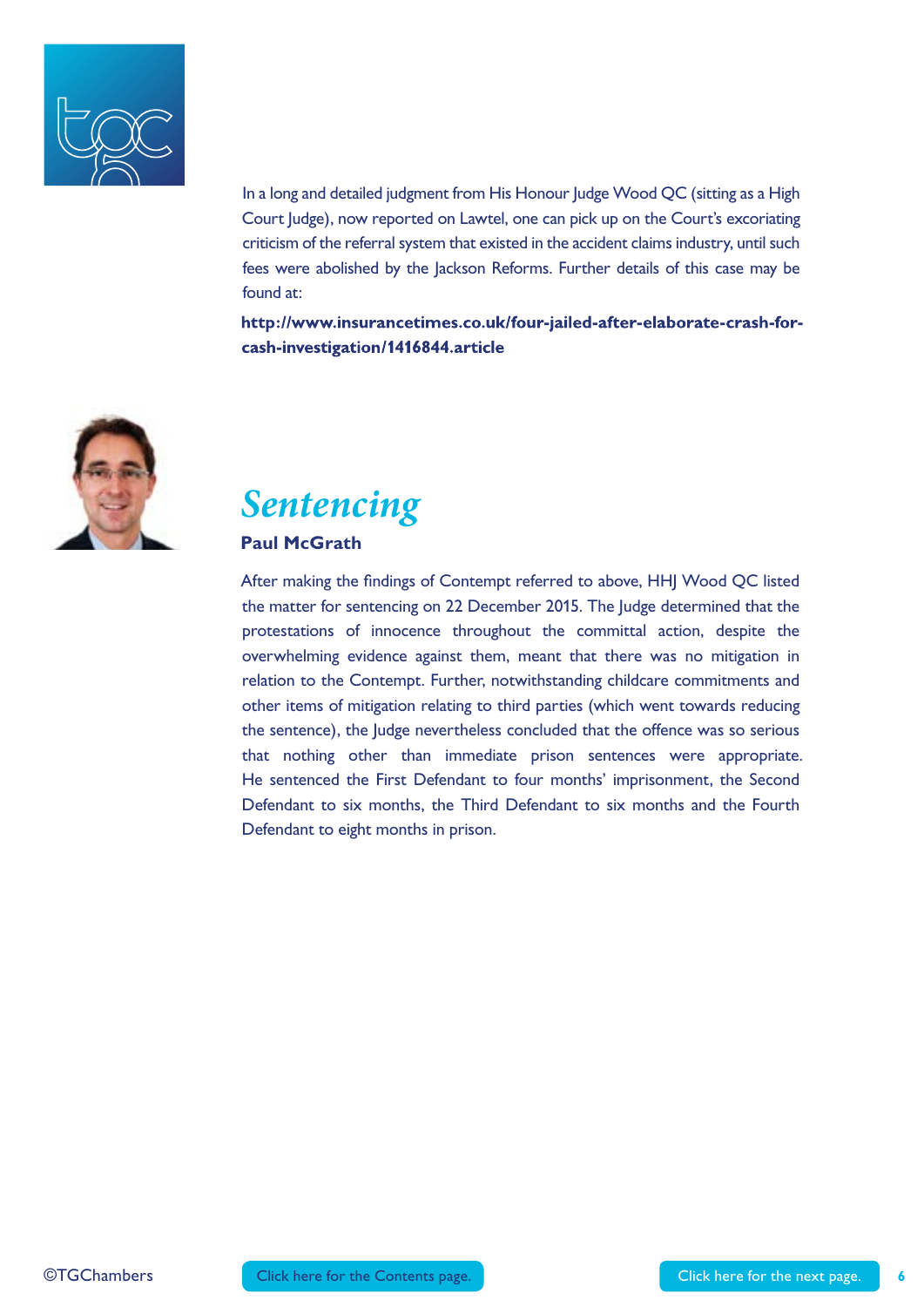

T: 020 7583 1315 E: clerks@tgchambers.com



## *Combatting Last-Minute Discontinuance*

#### **Matt Waszak**

All too often, defendant insurers face the last-minute discontinuance of personal injury claims before trial which have seemed from their outset to be tainted by potential dishonesty. Before 1 April 2013, discontinuance was seldom a problem for defendants, with the usual costs order for the claimant to pay the defendant's costs of the proceedings to the date of discontinuance.

Though in the event of discontinuance that remains the usual costs order under CPR 38.6, it has been rendered redundant by the introduction of the Qualified One-way Costs Shifting (QOCS) regime under CPR 44, whereby a defendant's costs can only be enforced against a claimant if the their claim is struck out, or is found on the balance of probabilities to be fundamentally dishonest. A costs order for the claimant to pay the defendant's costs up until the date of discontinuance is obviously meaningless unless it can be enforced against the claimant.

There can, of course, be many genuine reasons for discontinuance. But in the context of a road traffic accident claim, where liability for the accident is admitted and the sole issue is causation of injury, it is difficult to reconcile last-minute discontinuance with a genuine injury claim. Not unfairly, the usual view reached in those situations is that claimants who have brought exaggerated or quasi-dishonest claims have been unnerved by the prospect of pursuing them at trial.

Doubly frustrating in those situations is that insurers may have defended such claims on the basis of their inconsistencies with a view to obtaining a finding of fundamental dishonesty against the claimant in order to recover their costs. If such a claim a discontinued, a defendant is potentially deprived of that opportunity. In the event of the last-minute discontinuance of a claim which has seemed from its outset to be dishonest, what avenue should a defendant insurer, who has already incurred substantial costs, pursue? There are three obvious routes.

First, if the claimant's discontinuance is so late that the trial remains listed before a judge, an application can be made at the preserved trial hearing for a finding of fundamental dishonesty on the papers in the absence of the claimant. Though the usual course under CPR 44 PD 12.4 is that *"the court will normally direct that issues arising out of an allegation that the claim is fundamentally dishonest be determined at the trial"* (paragraph 12.4(a)), *"the court may direct [where the claimant has served a notice of discontinuance] that issues arising out of an allegation that the claim was fundamentally dishonest be determined notwithstanding that the notice of discontinuance has not been set aside pursuant to rule 38.4"* (paragraph 12.4(c)).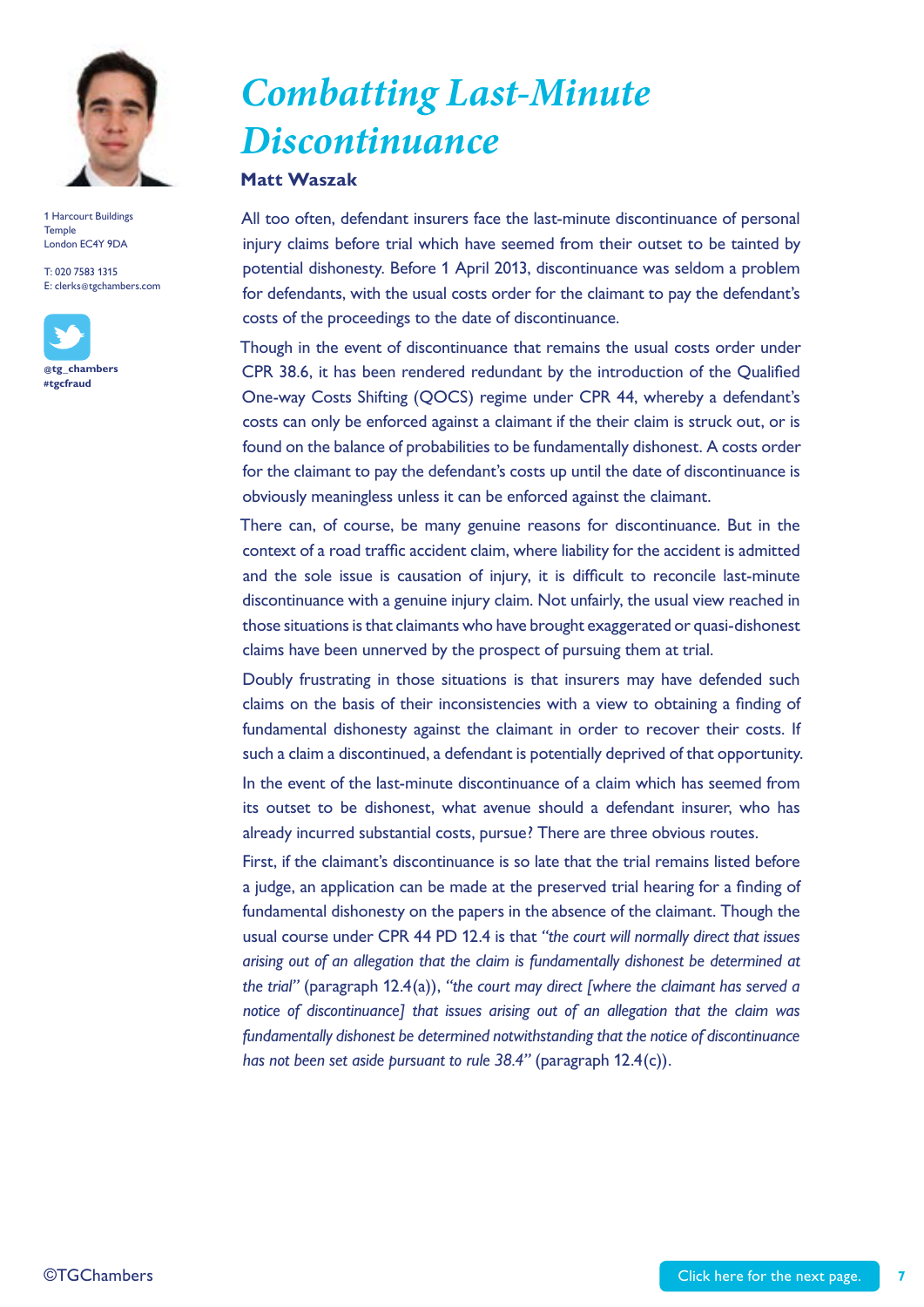

Importantly, the Court can determine an issue of fundamental dishonesty without setting aside the Notice of Discontinuance. Furthermore, there is nothing in the Rules which prevents a finding of fundamental dishonesty being made by a judge on the papers without hearing oral evidence, though a judge is unlikely to be persuaded to pursue this route unless the claimant is put on notice. However, given the financial repercussions of a finding of fundamental dishonesty against a claimant, many judges, in the interests of justice, may be reluctant to make such a finding without hearing oral evidence.

Obtaining a finding of fundamental dishonesty against a claimant on the papers is a difficult hurdle to surmount. Though the last-minute discontinuance of a claim where the only issue at trial is causation of injury is difficult to reconcile with a genuine injury claim, that of itself is unlikely to satisfy the court that a claim is fundamentally dishonest: there will need to be a number of other cogent points to support the argument.

This is a difficult but not impossible exercise: see the case of *Hanen v Moss* (Watford County Court, 10.07.15) reported in the last issue of TGC's Fraud Update, in which a finding of fundamental dishonesty was obtained against a claimant on the papers. Supporting evidence may include evidence that the damage sustained to the claimant's vehicle in the accident was very trivial and seemingly irreconcilable with an injury having been sustained, or inconsistent evidence given by the claimant on the papers about the effects of their injury or the treatment they sought for it. Where such evidence is thin on the ground there may be tactical merit in delaying the fundamental dishonesty application for further evidence to be obtained.

The second course is to seek directions for a hearing at which an allegation of fundamental dishonesty can be determined after both parties (including the claimant) have given evidence. Such directions should include provision for a witness statement from the claimant which explains the circumstances of discontinuance. Unless the case for fundamental dishonesty is sufficiently persuasive on the evidence on the papers alone, this may be a preferable route as it allows the defendant to build a case against a dishonest claimant.

The third avenue is to set aside the Notice of Discontinuance with a view to obtaining a finding of fundamental dishonesty at trial. An application to set aside a Notice of Discontinuance must be made by a CPR 23-compliant application with supporting evidence. However, under CPR 44 PD 12.4, the Notice of Discontinuance does not need to be set aside in order for fundamental dishonesty to be pursued, and an application to set aside the Notice of Discontinuance for that reason alone may be viewed as disproportionate. Though theoretically possible, this is a course that is unlikely to be pursued by defendants- and indeed one which is unnecessary.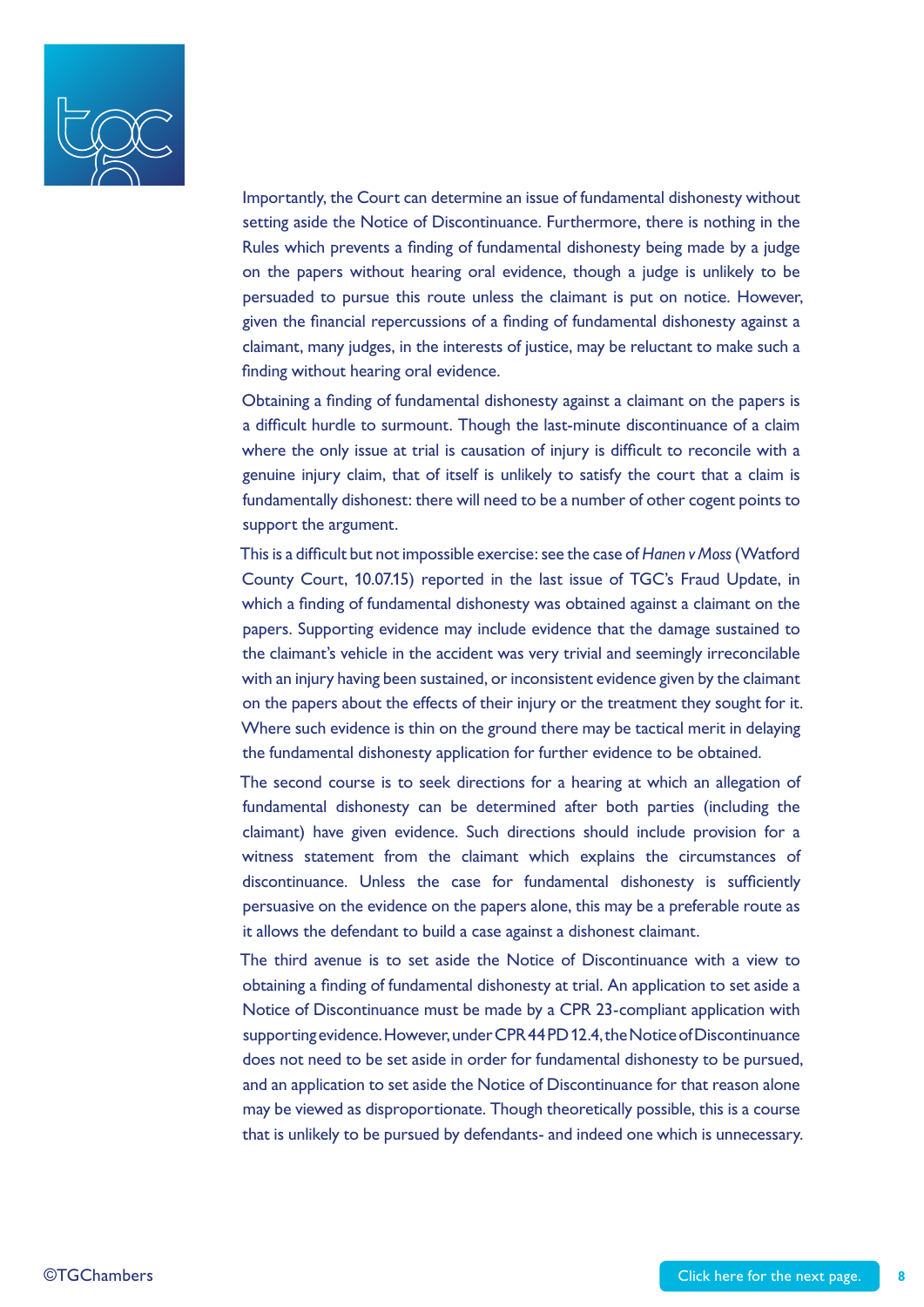

Though therefore the post-Jackson landscape of civil procedure has created problems for defendants faced by discontinued personal injury claims, there are clear routes of redress which can be pursued if there is sufficient evidence that the discontinued claims are dishonest. The following article by Tim Sharpe illustrates that Courts will be willing to make Orders for Committal in cases where the discontinuance has been properly handled by the Defendant's insurers.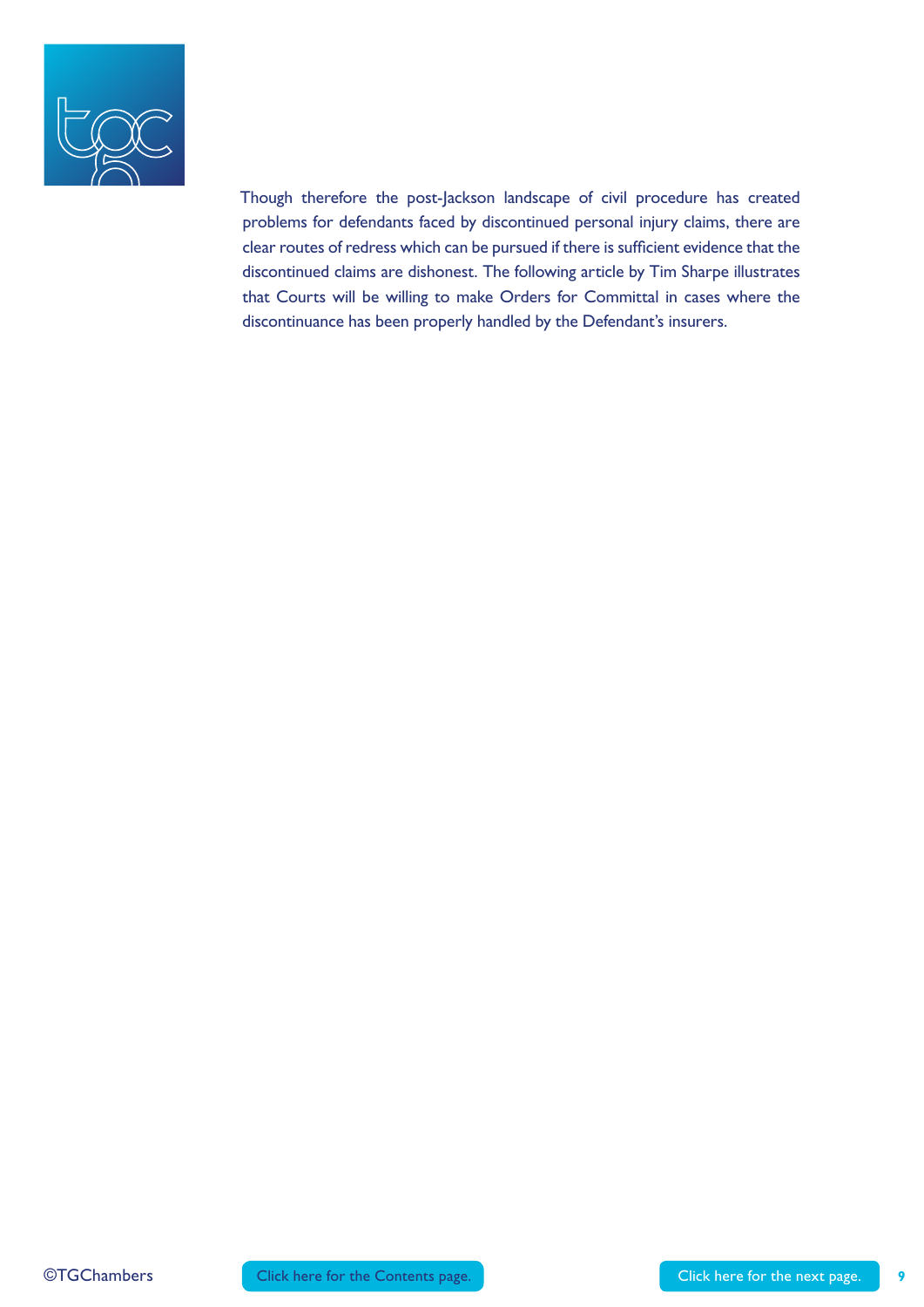

T: 020 7583 1315 E: clerks@tgchambers.com



*Committal Secured Following Discontinuance* 

#### **Tim Sharpe**

I acted for ERS Ltd. in this case in which a Mr. Fearon alleged that he had suffered personal injury in a road traffic accident in August 2013 caused by the negligence of a driver that they insured; Mr. Fearon's claim alleged that he was a passenger in the insured vehicle (a minibus). The Claim Form and Particulars of Claim were verified with Statements of Truth signed on Mr. Fearon's behalf by his solicitors. The pleadings were accompanied by a medical report from a GP medical expert. The report included a further description of the accident in which he recounted that he was a passenger in a minibus when it collided with a car. The claim was defended on the basis of it being fraudulent, the insured driver and his insurer contending that Mr. Fearon was not a passenger in the vehicle at all. He discontinued his claim shortly after the defence was filed. ERS then issued proceedings seeking permission to bring Committal proceedings for Contempt of Court. Permission was granted.

The basis of the Contempt proceedings was CPR 32.14 ("making a false statement in a document verified by a statement of truth") in that Mr. Fearon had caused his legal representative to verify statements of truth on the Claim Form and the Particulars of Claim when each document contained statements of fact that *(a)* were untrue; *(b)* were untrue in such a way that the untruths interfered with the course of justice in a material respect; and *(c)* were made or caused to be made in the knowledge by the defendant that they were untrue.

The proceedings were signed by Mr. Fearon's legal representative rather than himself. The Defendant relied on the provisions of CPR 81.17 which expressly refer to *"making or causing to be made"* a false statement and to CPR 22 PD 3.7 and PD 3.8, which provide (in essence) that the legal representative's signature is taken by the Court as his statement that the client had authorised him to so sign and that the possible consequences to the client of a false statement of truth had been explained to him.

ERS relied on affidavit evidence from the driver of the minibus and the genuine passengers (his family). Contempt was admitted by Mr Fearon. He provided a statement to the court stating that a colleague told him how he could make some money and that he went along with this in an *"act of complete and utter stupidity".*

In considering the appropriate penalty, the Court noted that the he had admitted his contempt and expressed remorse and had provided ERS with evidence of the person who arranged for the false claim to be made. He had also discontinued his claim and paid his solicitors for their fees.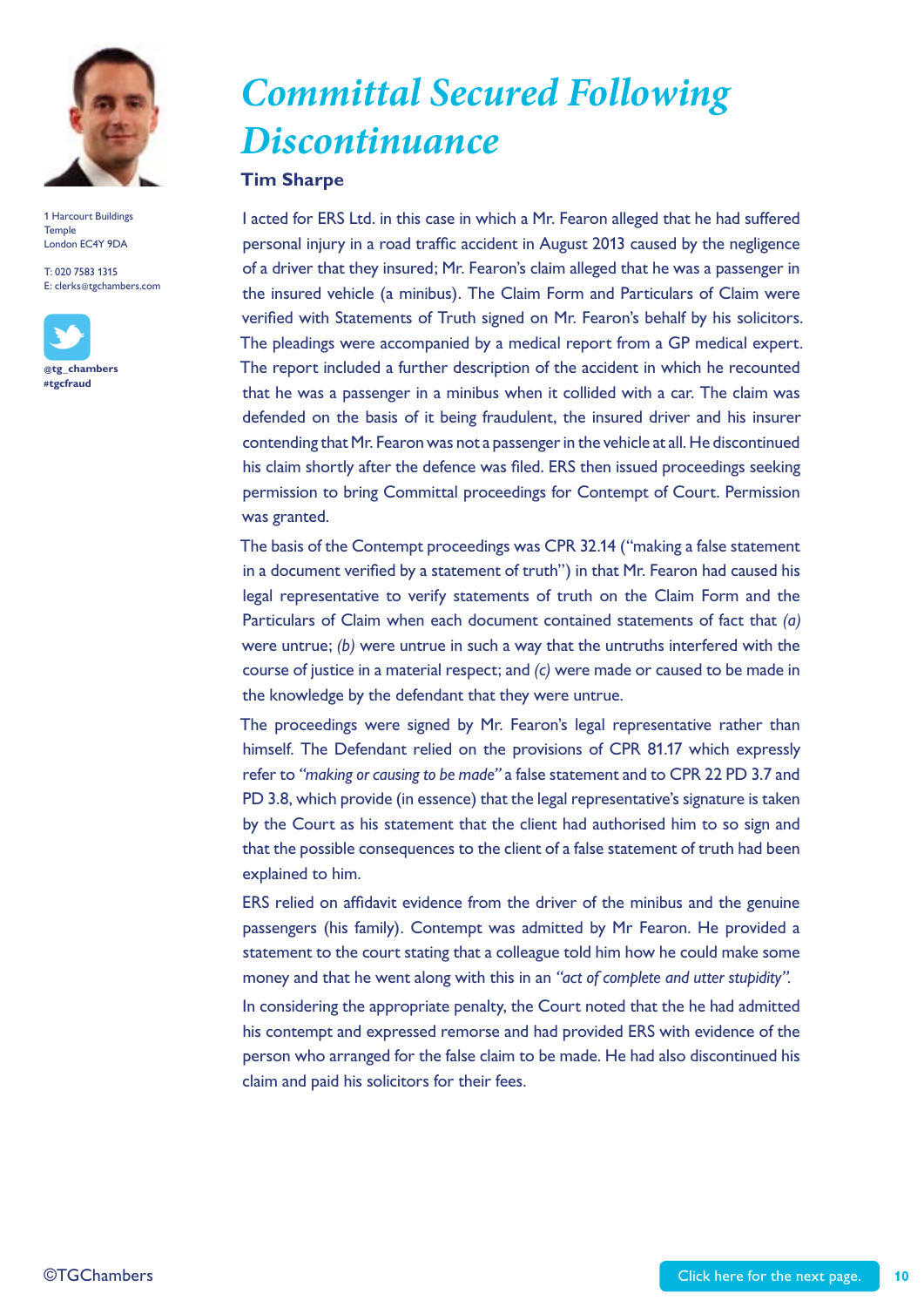

The Court (Sir David Eady, sitting on 23rd October 2015) noted that some people saw such false claims as a victimless crime, but dismissed this view as 'nonsense', noting that such claims abuse the court system and undermine justice, and create a cost passed on to customers via premiums. He considered that the custody threshold had been passed but the Court was 'just persuaded' that the sentence should be suspended in view of the frank admissions, the lack of illicit gain and the assistance provided to the insurer to find the 'underlying villains'. The Court was satisfied that he had learned a lesson and took into account his domestic and family circumstances. The sentence was suspended for two years on condition of him paying costs of £5,000 to ERS (the Claimant in the Contempt proceedings) within that period (an order suggested by his counsel and agreed by the court).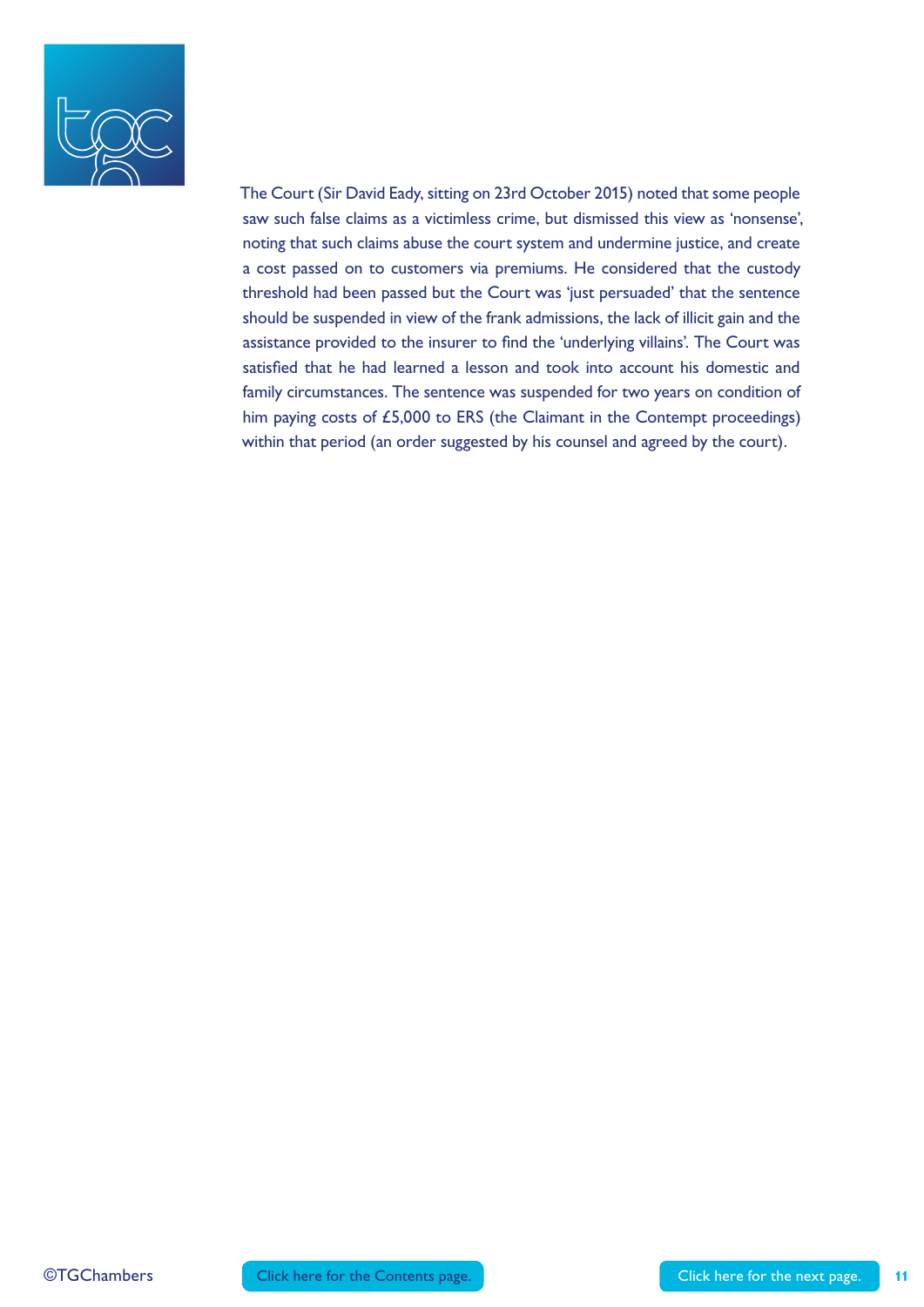

T: 020 7583 1315 E: clerks@tgchambers.com



## *Costs Consequences of Accepting a Part 36 Offer Out of Time in an Exaggerated Claim*

#### **Richard Boyle**

This was the issue that was before the Court in the costs proceedings in the claim of *Karl Worthington v. 03918424 Ltd.* (Manchester DR, 18.06.15). The Claimant was injured in an incident in 2010 and issued a claim with a pleaded value of £500,000. The Defendant admitted a breach of duty in June 2011 but causation remained in issue. The Defendant undertook surveillance of the Claimant as the litigation progressed and, as a result of the surveillance, made a Part 36 offer of £40,000 in around May 2014. After the offer was made, the surveillance evidence was finalised and the Defendant invited the experts to comment upon it. The experts stated that they could no longer support the Claimant's position. The Defendant then served the surveillance evidence and latest expert reports on the Claimant. The Claimant accepted, out of time, the Defendant's Part 36 offer.

The previous version of CPR 36.10 was in force when the offer was accepted. It stated that the court would make an order for costs where a Part 36 offer was accepted after the expiry of the relevant period and the parties could not agree liability for costs. The parties failed to agree and the Defendant applied for a costs order. CPR 36.10(5) specified that the costs order would be that the Claimant will pay the Defendant's costs after the date that the relevant period expires *"unless the court orders otherwise".*

DJ Harrison heard the application and gave judgment. He made reference to CPR 44 (CPR 44.2(4) and 44.2(5) in particular) and found that "to move from a claim where I say, *"My case is worth half a million pounds" to settling for £40,000 in those circumstances invites the inference that the claimant indeed accepted that his case was exaggerated in the extreme and that is the inference which I draw upon this evidence".*

The Judge did not criticise the Defendant for failing to disclose the surveillance evidence at an earlier stage. He held that it was appropriate for the Defendant to wait for the Claimant to nail his colours to the mast before disclosing the surveillance evidence. He said that any criticism of the Defendant for delay was *"footling"* in comparison to the Claimant's actions.

The Judge concluded that it was appropriate for the court to order *"otherwise"* as per CPR 36.10(5). An issue based order would create difficulties in assessing and apportioning costs and so, therefore, he made a time based order. He found that the claim would have resolved on 30th June 2012 if the Claimant had not exaggerated his case. The Claimant was awarded his costs up until 30th June 2012 on the standard basis. The Claimant was ordered to pay the Defendant's costs on an indemnity basis, *"against the background of clear exaggeration of the claim"*, from 30th June 2012 onwards and also any costs the Defendant had incurred in respect of surveillance throughout the duration of the claim. This was all notwithstanding that the Part 36 offer was made in June 2014. If the Claimant had accepted the offer in time at that stage, then the Defendant would have had to pay the Claimant's costs up until the date of acceptance (see what is now CPR 36.13(1) ). Finally, the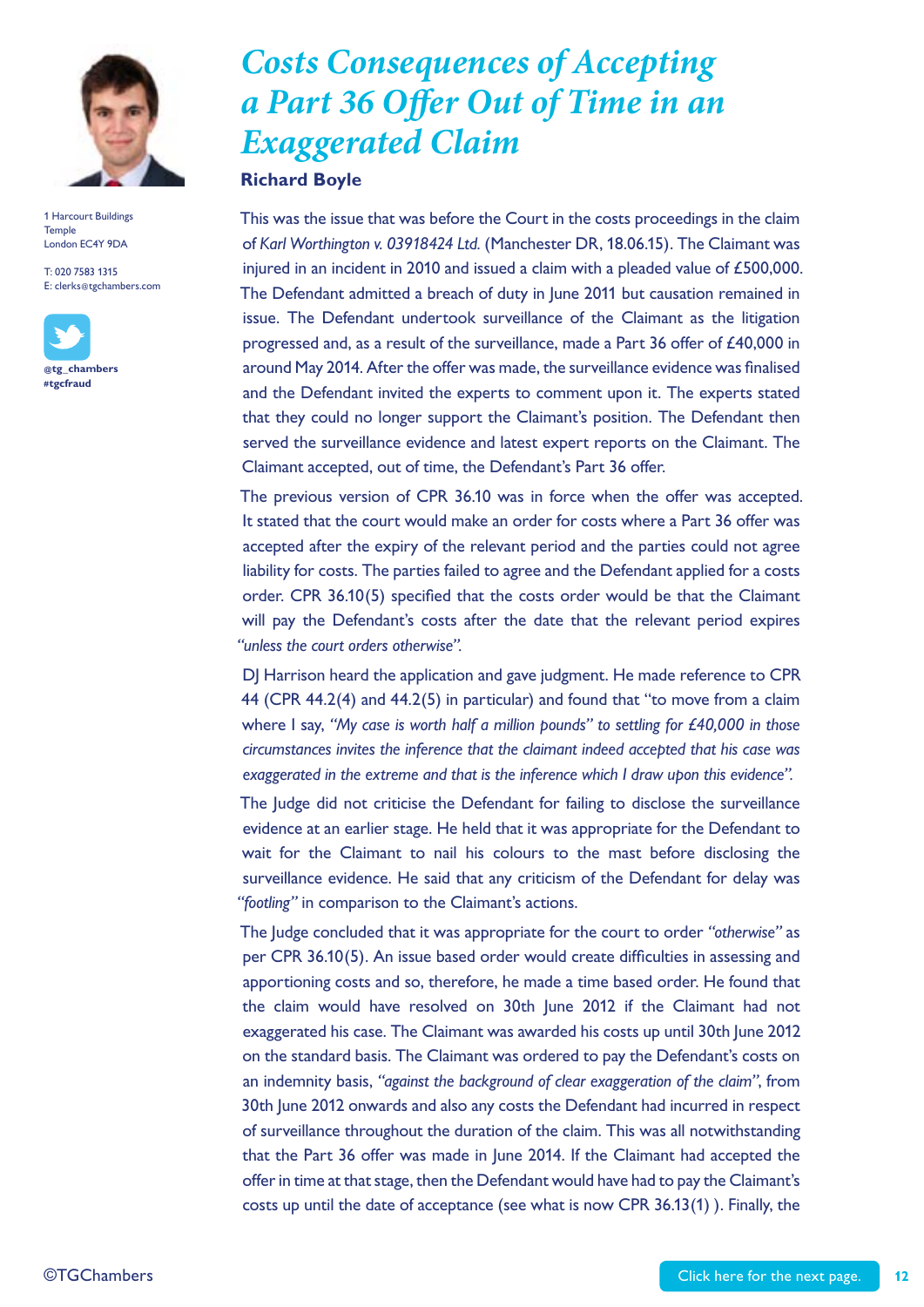

Claimant was ordered to pay the costs of the application, also on an indemnity basis. The judge stated that this was largely as a sanction to show the Claimant that exaggeration of claims would not be tolerated.

The decision demonstrates the court exercising its discretion, under the old CPR 36.10(5), to penalise a Claimant who exaggerated his claim. The fact that the Claimant did not accept the offer within the relevant period led to severe costs consequences. The decision does leave the door open to tactical use of early Part 36 offers while withholding evidence, in an attempt to circumnavigate the usual consequences of Part 36 (i.e. the Defendant pays the Claimant's costs up until the offer is accepted or the relevant period expires). However, the court must consider all the circumstances of the case and one would expect a court to take a dim view of any such behaviour. Defendants should therefore prepare strong reasons to justify any evidence being withheld in these circumstances.

The equivalent rule in the amended Part 36 is CPR 36.13(5) which states that the court will make the usual order discussed above *"unless it considers it unjust to do so".* CPR 36.13(6) specifies that the court must take into account all the circumstances of the case including the matters listed in CPR 36.17(5), when considering whether it would be unjust to make the usual order. CPR 36.17(5) requires the court to consider, in summary, the terms of the offer, the stage of proceedings the offer was made, the information available to the parties at the time the offer was made, the conduct of the parties regarding the giving of information to allow the offer to be evaluated and whether the offer was a genuine attempt to settle the proceedings. These factors show that a court must carefully scrutinise a case where evidence has been withheld.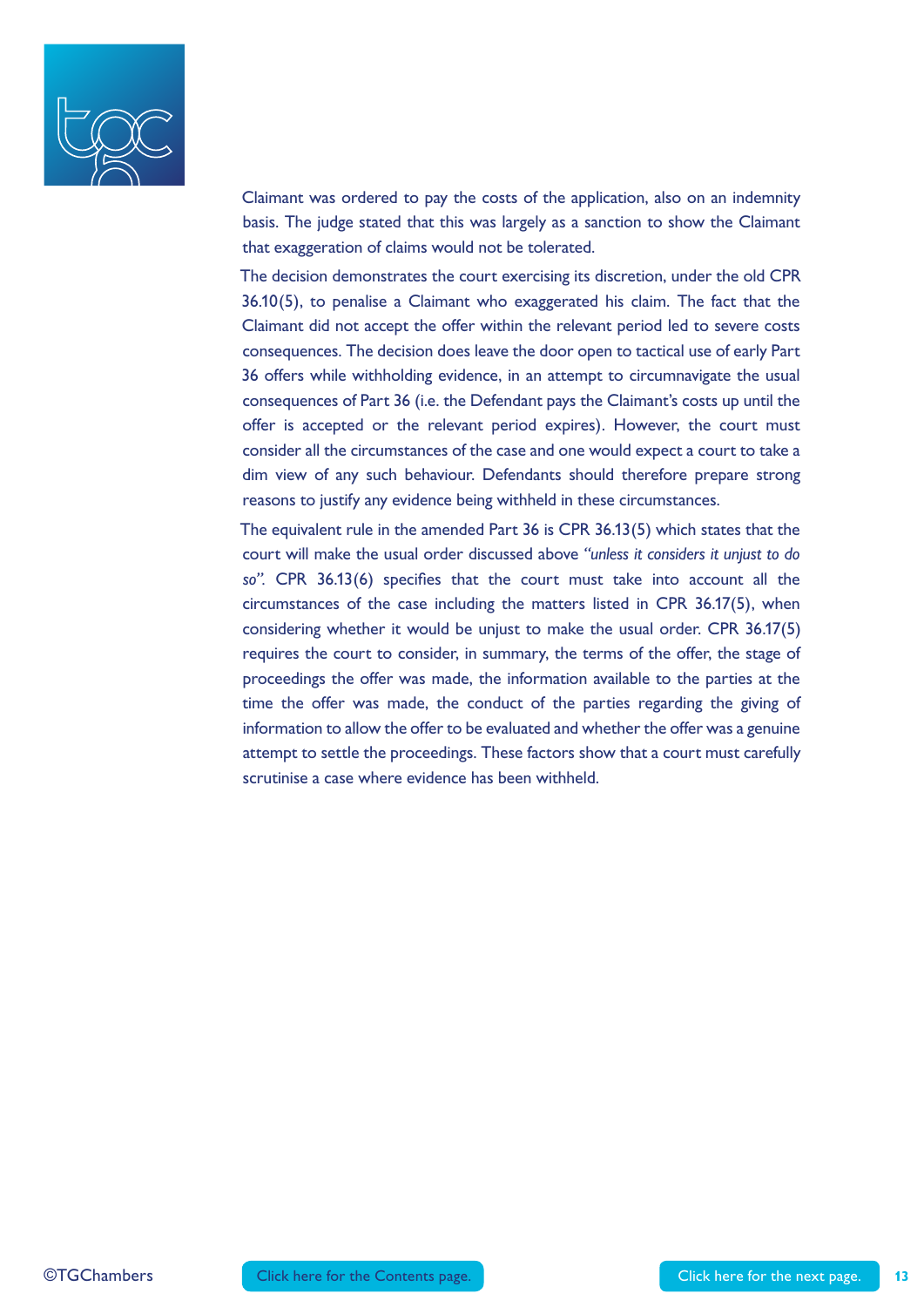

T: 020 7583 1315 E: clerks@tgchambers.com



### *Do Not Under-Estimate the Evidential Value to an Insurer of a Claimant Having No Corroborating Evidence…*

#### **Marcus Grant**

#### **… there appears to be increasing intolerance from the Bench toward such claimants in road traffic claims.**

With the advent of Internet-based motor insurance, there has been there has been an increase in policies incepted to provide cover on vehicles that cannot be traced and in the name of individuals that don't exist, in order to set up fraudulent insurance claims. Invariably, insurers repudiate such claims and a 'Mexican standoff' results, with claimants challenging insurers to establish a link between them and the first defendants in order to defeat the claims on the basis that they are part of a wider conspiracy to commit insurance fraud.

Judges in Central London have become increasingly fed up with such claims. A lot of court time is allocated to determining them. Invariably such claimants turn up at trial with short form witness statements providing scant details about the accident, and without any corroborating evidence in the form of photographs taken at the accident scene, oral evidence from alleged passengers, contemporaneous emergency services attendance records, independent witnesses, collection receipts provided by recovery company drivers or recovery company call logs.

In the conjoined cases of *Denkewicz et al v. Aviva Insurance Limited* (Central London CC, 13.02.14, reported on Lawtel) His Honour Judge Mitchell, the Designated Civil Judge, was asked to hear eight cases consecutively arising out of alleged 'slam on' collisions, all involving a decoy vehicle with the claimants using accident management companies that could be linked to the same individuals. It was a feature of those cases that the drivers did not call evidence from their passengers, which prompted the Judge to make the following pronouncement at § 161:

*'Finally, I return to the absence of witnesses who are in the cars. I have made comments in some of the judgments and I have said this before: solicitors who bring these cases should think long and hard, particularly when fraud is pleaded, before putting evidence before a Court where it is clear that there is, for example, a passenger who has not been called. It is or may be a pointer to the fact that the accident is staged and the reason they are not being called is because they are in some way involved in the fraud. In my judgment, it could be an abuse of process. In this case, apart from the findings that seven witnesses were not in the cars, I have counted eight witnesses who could and probably should have given evidence.'*

The matter came up again in four conjoined cases that were listed for trial before Recorder Bowers QC in the week commencing 11th January 2016. I was instructed by Marsha Crosland of DWF LLP to represent Liverpool Victoria Insurance in these cases that were to be heard consecutively over 5 days before the same Judge in Central London.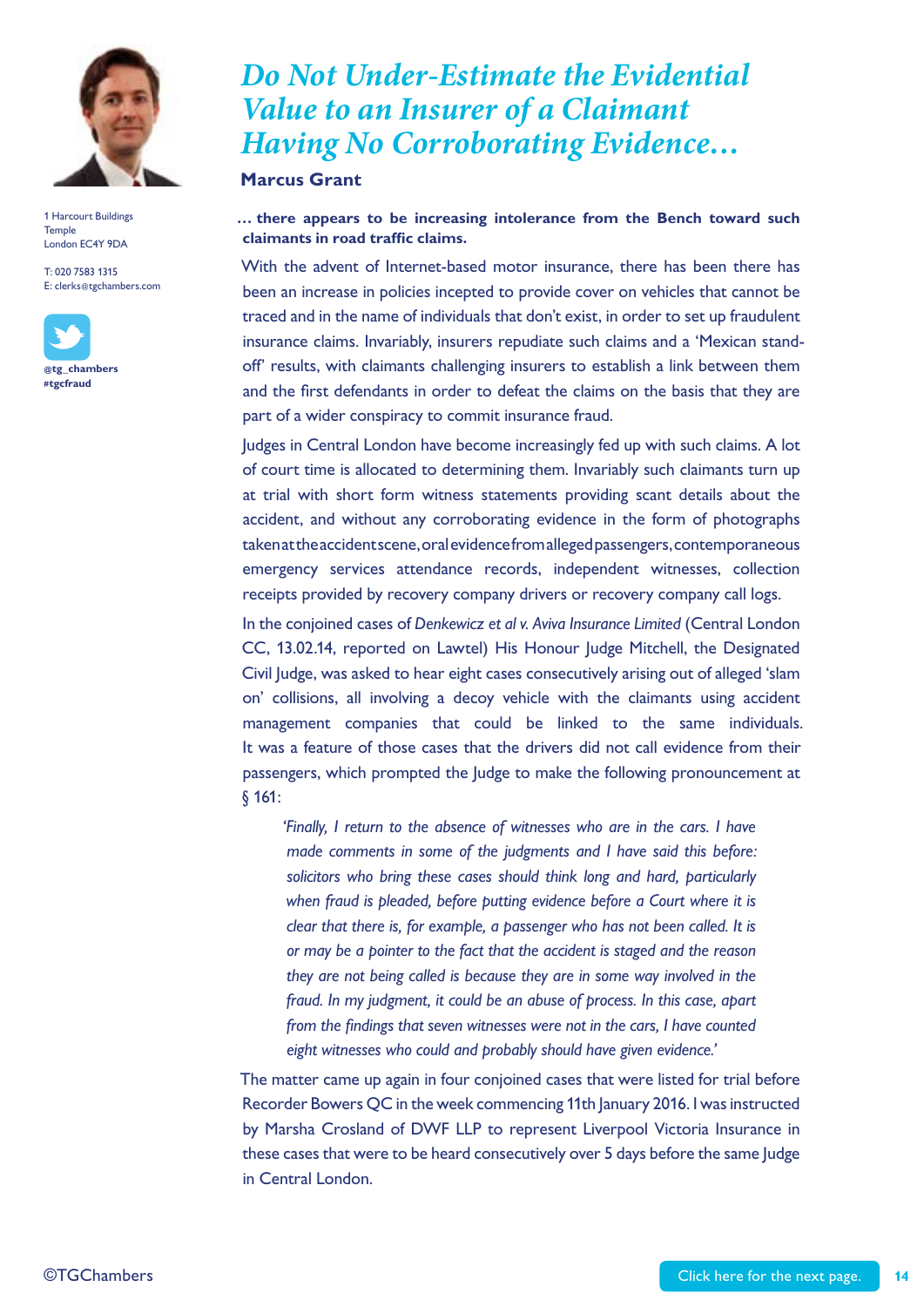

LV was able to demonstrate that their four insureds could not be traced to the addresses provided when incepting the policies. None of the insured cars could be traced either. The four policies could be linked to one another through either common email or bank account details, and a similar profile was provided for each insured of a man over the age of 50 employed as a cleaner living in Kent or West Sussex. The four accidents all allegedly happened within a 57-day period in late 2011, within days of incepting each policy and all twelve injury claimants from the four alleged collisions instructed the same accident management company and law firm in Wood Green. The accident management company declined to participate in the litigation even though it was invited.

No independent corroborative evidence was provided that any of the alleged accidents had taken place. All twelve injury claimants were allegedly examined by the same doctor at the same solicitor's office on the same day. Defences putting the claimants to proof were filed in three of the four alleged accidents and a Defence pleading a positive case of fraud was served in the fourth claim. An application was made shortly before trial to plead fraud across the board. The Claimants in three of the four claims discontinued on the morning of the first day of the trial.

Indemnity costs orders were made against them and LV were permitted to make an application for a Wasted Costs Order against the legal representatives, such application to be determined in March 2016.

The fourth claim proceeded to trial and was dismissed after two days of evidence with the Court finding that the Claimant had not discharged the burden of proving that he had sustained injury and loss in the way alleged, but finding also that the allegation that he had been a party to a conspiracy to commit fraud was not proven either. The claim was dismissed and the Claimant was ordered to pay LV's costs of the action on the standard basis.

A critical part in the Judge's reasoning was that the Claimant had brought forward no independent evidence to corroborate that the accident had happened in the way he described. Specifically, the failed to call his two alleged passengers to give oral evidence. He failed to adduce any evidence from the recovery company who allegedly attended upon the accident scene to collect his car. He failed to adduce any photographic evidence of his car at the alleged accident scene. He was unable to produce any evidence that he had paid for the repairs he alleged to have taken place.

All he was able to point to were some undated photographs of his damaged car, though not at the accident scene, and two contemporaneously created medical records, one at the local hospital and a second at his GP, that documented his subjective self-reported symptoms. The Recorder cited and endorsed the sentiment of the above paragraph from *Denkewicz* in his judgement.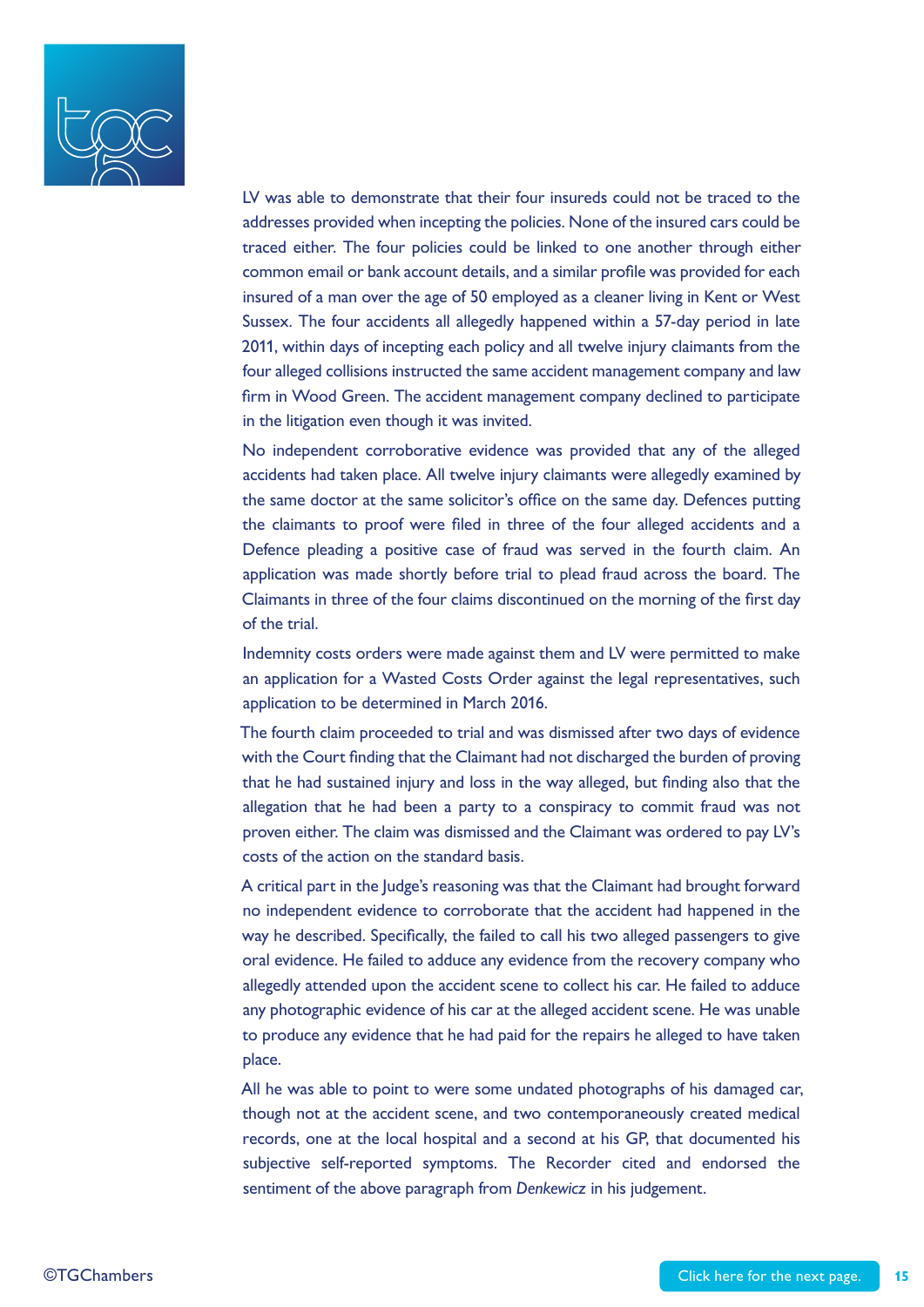

In my view, insurers should press claimants to provide independent corroborative evidence that there was an accident in the way they allege. In the absence of such corroboration when the first defendant cannot be traced and is suspected to be fictitious, then such claims should be contested to trial.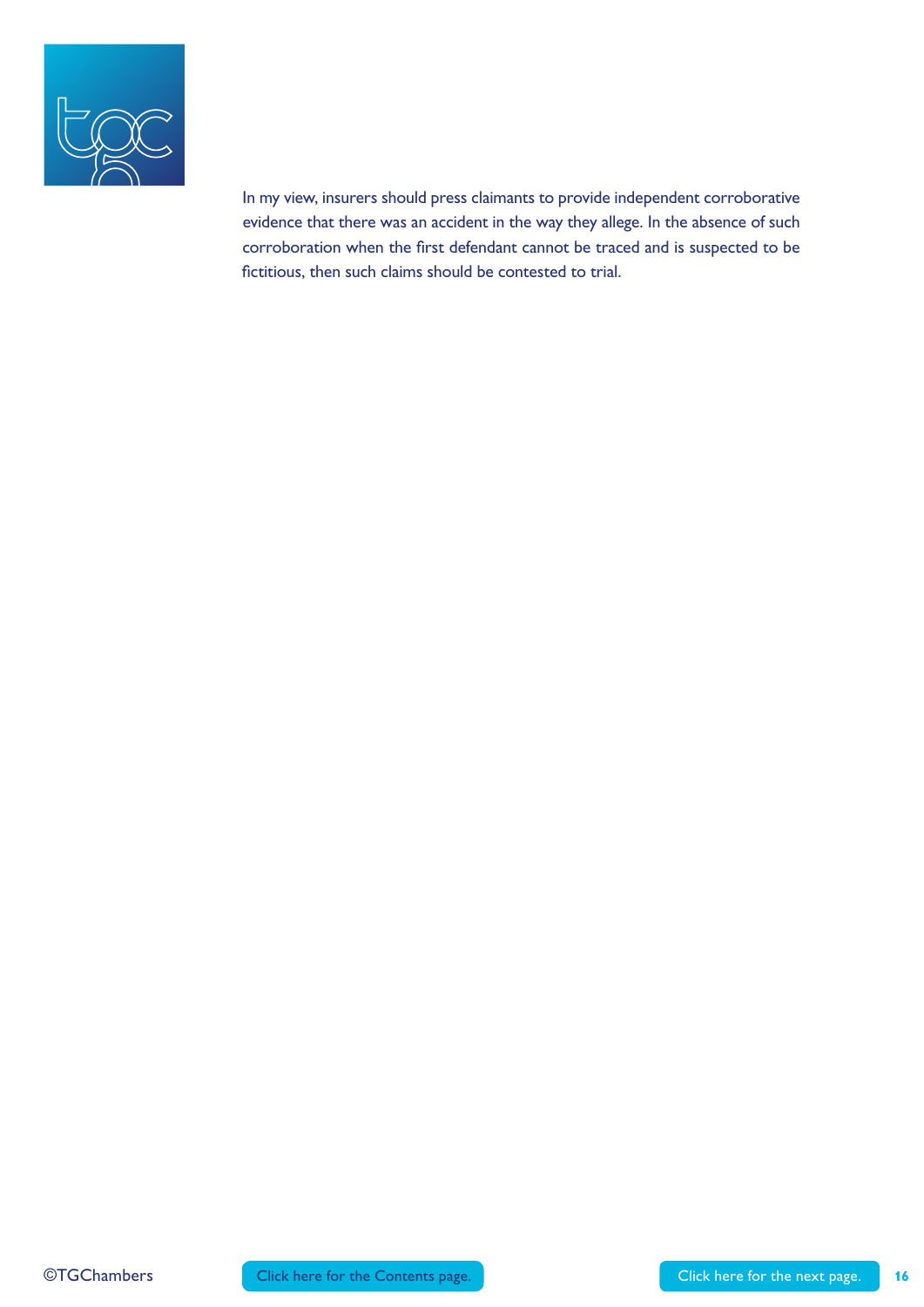

T: 020 7583 1315 E: clerks@tgchambers.com



# *Recent Noteworthy Cases*

#### *Nazir v. (1) Nagshbandi (2) UK Insurance Limited (Central London CC)*

Paul McGrath (instructed by Courtney Skitterall of Keoghs) represented the Defendant in this appeal.

At first instance, the Judge had rejected the Defendant's positive case of fraud and found that the accident had been proven on the balance of probabilities. The Judge, in doing so, considered the fact that claims had been discontinued and abandoned, and that witnesses who were relevant had not been called, but determined that without more evidence this could not assist him one way or another and then went on to balance the competing cases. The Defendant appealed, arguing that the Judge ought to have drawn an adverse inference from the facts and that, in any event, in dismissing the issue and then moving on to balance the factors on either side of the case, the Judge had impermissibly discounted relevant evidence which ought to have least formed part of the balancing act. Permission to appeal on paper was denied, but when restored at an oral hearing, HHJ Hand QC gave permission to appeal, finding that there was a real prospect of success as required under CPR 52.3.The matter is listed for an appeal hearing in the New Year

#### *Vasile v. Ioan & AXA Insurance UK PLC (Willesden CC, November 2015)*

Lionel Stride (instructed Simon Hammond of BLM) represented the Second Defendant insurance company in a successful application to strike out a claim as an abuse of process (applying *Summers v. Fairclough Homes Ltd.* [2012] UKSC 26) on grounds of fundamental dishonesty in a related but unissued personal injury claim. The issued claim was for credit hire and motor-related expenses alone, but there was clear evidence that the claimant had submitted a claim for personal injury through the RTA Portal despite later admitting that she had not been present in her vehicle at all. The Judge accepted that such dishonesty vitiated her credibility in respect of all elements of her claim, such that she had forfeited her right to a full trial. The claim was struck out with enforceable costs orders in favour of the Second Defendant.

#### *Harris v. Aviva (Boston CC, 08.01.16)*

Anthony Johnson (instructed by Maria Franchetti of Keoghs) represented the Defendant insurance company where its suspicions about whether the Claimant had actually been injured had been initially aroused by the amount of time (over 2½ years) that had elapsed between the date of the accident and when it was first notified of the claim, and crystallised when he was unable to provide any corroborative evidence in support. Having the claim dismissed proved to be extremely straightforward, as the Claimant was unable to give a coherent account of the injuries that he had previously claimed to have suffered. Most of the Court's time was taken up by the Defendant's Application for a declaration that the Claimant had been 'fundamentally dishonest'. Although after very careful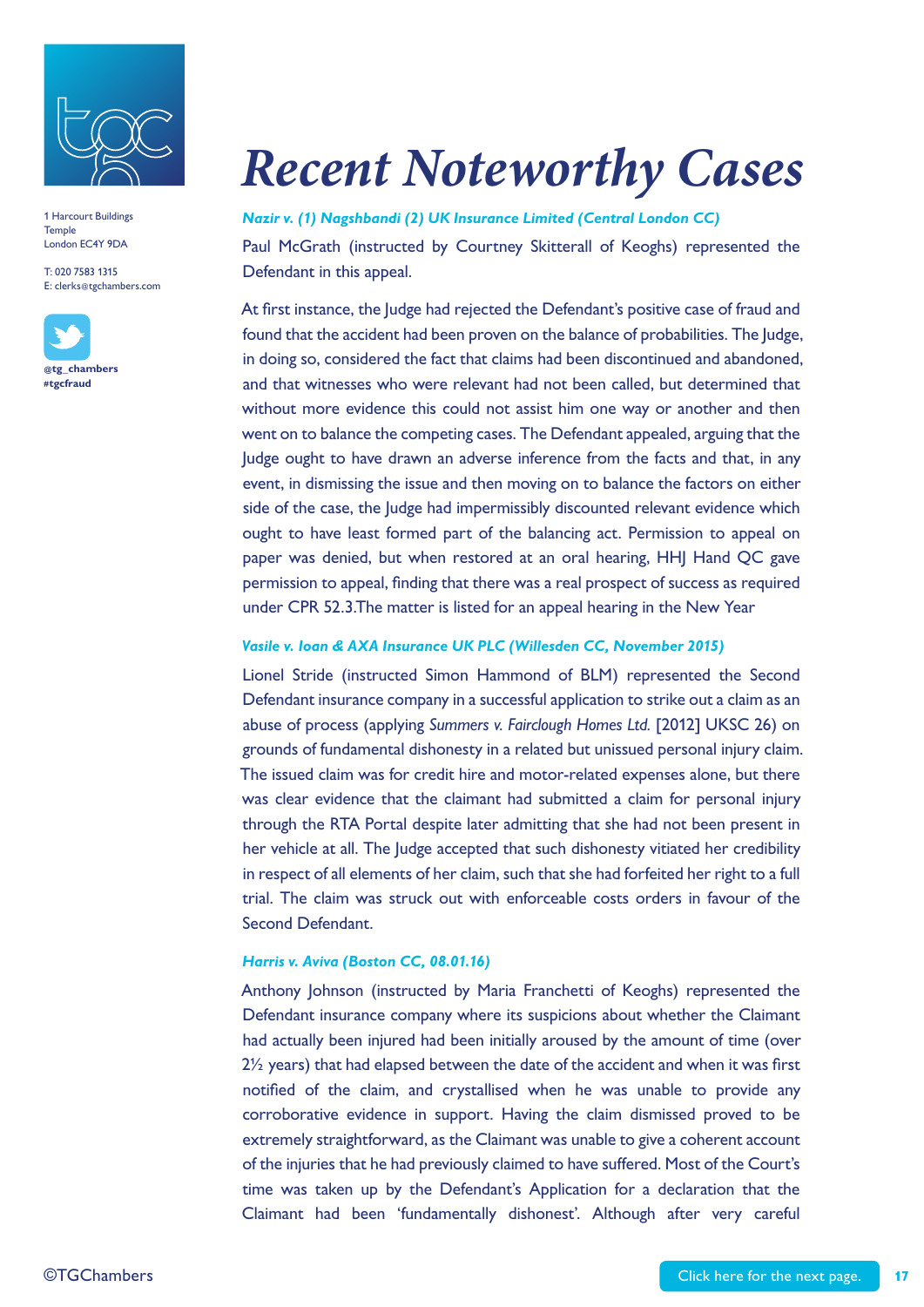

consideration the Judge (DJ Hudson) declined to make such a finding, his reasoning in support is of interest to Defendants. He took the view that the accident management company were at fault for the 'unfortunate' situation that he had arisen. He made a finding that the Claimant had not been 'personally' dishonest and noted that he had said he was from a generation where he was not inclined to bring a claim for something like this. He concluded: *"this is a classic case where a person has been pressured against their better judgment to bring a case that should never have been brought."*

#### *Shala v. Muttock (Slough CC, 09.12.15)*

Emma-Jane Hobbs (instructed by David Green of Keoghs) successfully represented the Defendant in this case in which the Claimant alleged that the accident (a 'rear shunt') had been caused by the negligence of the Defendant. The Defendant alleged fraud; that the accident had been caused deliberately by the Claimant carrying out an emergency braking manoeuvre for no apparent reason. The Judge (Deputy District Judge Wheeler) preferred the evidence of the Defendant and found that *"this was a deliberately induced accident".* The Judge considered that, of most significance when assessing the Claimant's evidence, was the difference between what was written in the Claimant's witness questionnaire and witness statement about the accident circumstances, and his oral evidence. Under crossexamination, the Claimant admitted having been previously convicted of an offence of dishonesty, something the Judge considered was *"also a point against him when assessing the truthfulness of his evidence".* The Judge gave judgment on the counterclaim and made an order for costs pursuant to CPR 44.16(1). In the absence of such a response, DDJ Gill determined that it was proportionate to determine the allegation in respect of fundamental dishonesty without ordering a further hearing. After considering the evidence on paper, and highlighting that it was hard to reconcile the last minute discontinuance with a claim that had been brought honestly, he found the Claimant to have been fundamentally dishonest. The Defendant's costs were summarily assessed and held to be enforceable against the Claimant. The Claimant has sought permission to appeal.

#### *Duzgunce & ors. v. (1) Dirie (2) CIS (Central London CC, 06.01.16)*

Julia Smyth (instructed by Catherine Goodwin at Weightmans) successfully represented the Co-Operative Insurance Society at trial. The Claimants, who had been put to proof by CIS, argued that CIS was alleging fraud by the back door; that the starting point should be that the claims were bona fide and that inconsistent evidence in relation to injuries could not taint a claimant's evidence on other issues. DJ Avent, in a detailed reserved judgment following oral and written submissions, analysed the relevant case-law and the evidential task for the Court, finding that it was for the claimant *"to adduce such sufficient or compelling evidence before the trial judge to enable the picture to be clear enough for the judge to declare that the balance of probability threshold is reached… it is not sufficient for a claimant simply*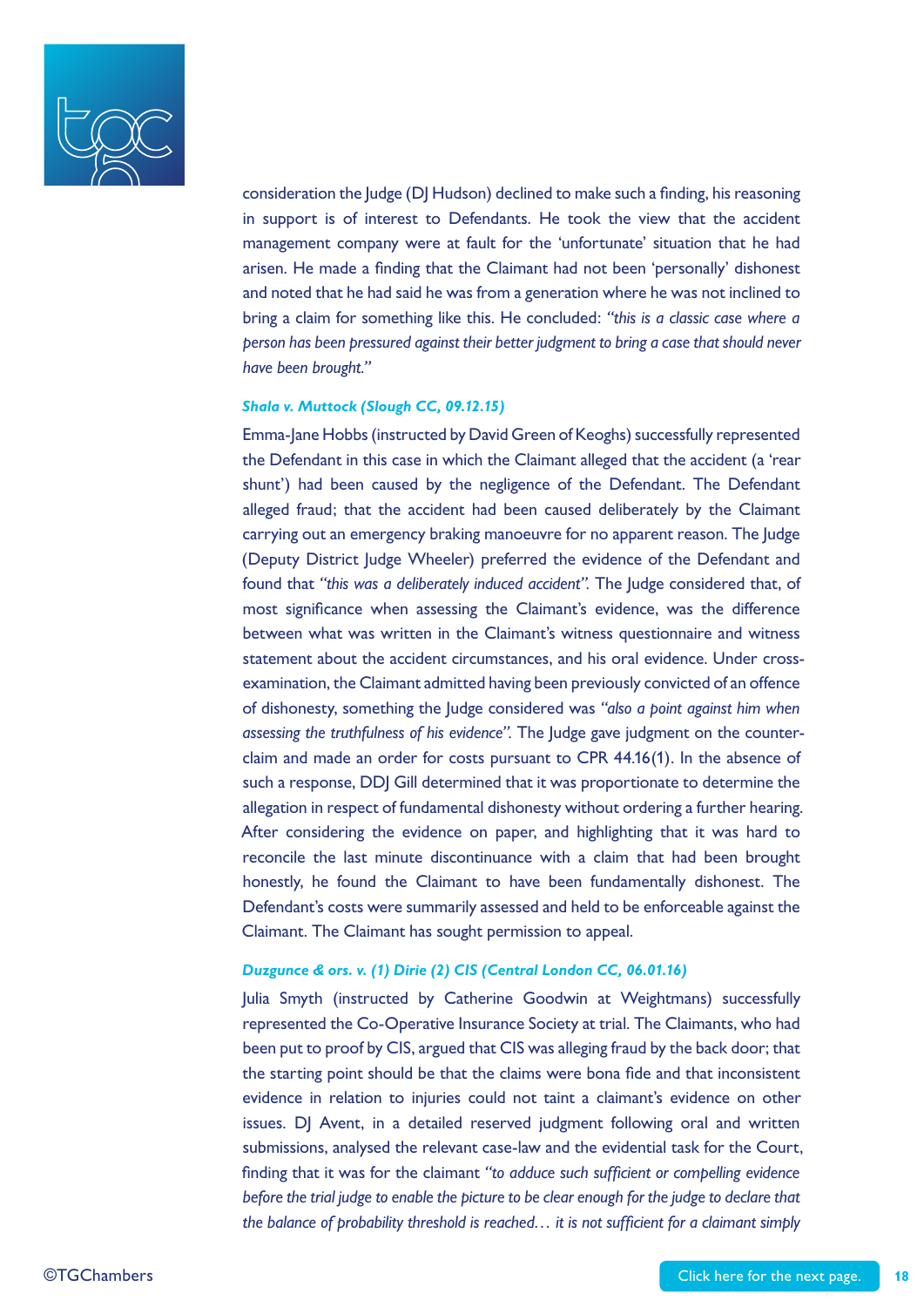

*to bring evidence; that evidence has to be of a quality which establishes a prima facie case. If the picture, after all the evidence, remains opaque and unclear, the judge is entitled to conclude that the case has not been proved."* Each Claimant's claim was dismissed, the Judge commenting on their *"apparent willingness to sign documents without apparent heed as to their truth,"* as well as numerous inconsistencies and implausibilities in their evidence.

#### *Shamansouri & ors. v (1) Pistolas (2) Advantage Insurance Company Ltd. (Mayors & City of London CC, October 2015)*

Lionel Stride (instructed by Jaspreet Riyat of Grenwoods/Plexus) represented the Second Defendant insurance company in a claim for personal injury and compensation arising out of an alleged accident. The Second Defendant alleged fraud in large part on the basis of engineering evidence that the Claimants' vehicle was stationary at the time of the accident, which would have been wholly incompatible with their account; and that there could not have been a front seat passenger because the side airbag did not deploy. After a three-day trial, HHJ Collender QC found that the claimants perpetrated a fraud by staging or contriving a collision at a junction. Both engineering experts gave oral evidence at trial, with the Judge being persuaded to prefer the Second Defendant's evidence. In a reserved judgment, the claims were dismissed with indemnity costs awarded.

#### *Mahamud v Frazer (Bromley CC, 26.11.15)*

Edward Hutchin (instructed by Keoghs) represented the successful Defendant insurer in this unusual case in which the Claimant was claiming damages following an alleged road traffic accident in South London. The claim was defended on the basis that the Claimant's evidence about the accident could not be believed, and that he had driven deliberately into the Defendant's stationary vehicle. It was also disputed that there were four occupants in his vehicle as he alleged, and that the damage for which he was claiming for was caused in the collision. Surprisingly the Claimant attended court and gave evidence, but the Defendant and his witness both denied that the person in court was the individual present at the scene. After a lengthy trial, involving careful consideration of identity, intelligence and engineering evidence, the judge dismissed the claim, finding that it was fraudulent, and that the Claimant in court had not been present at the time of the collision. The judge found that the claim was fundamentally dishonest, and the Claimant was ordered to pay the Defendant's costs of defending the claim on an indemnity basis, resulting in a substantial costs award.

#### *Dvni & ors. v. Co-operative Insurance; Suleman & ors. v Co-operative Insurance (Cardiff CC, November 2015)*

Paul McGrath (instructed by Catherine Goodwin of Weightmans) represented the Second Defendant in these two cases that were heard together by Mr. Recorder Treverton-Jones QC over the course of five days at the end of